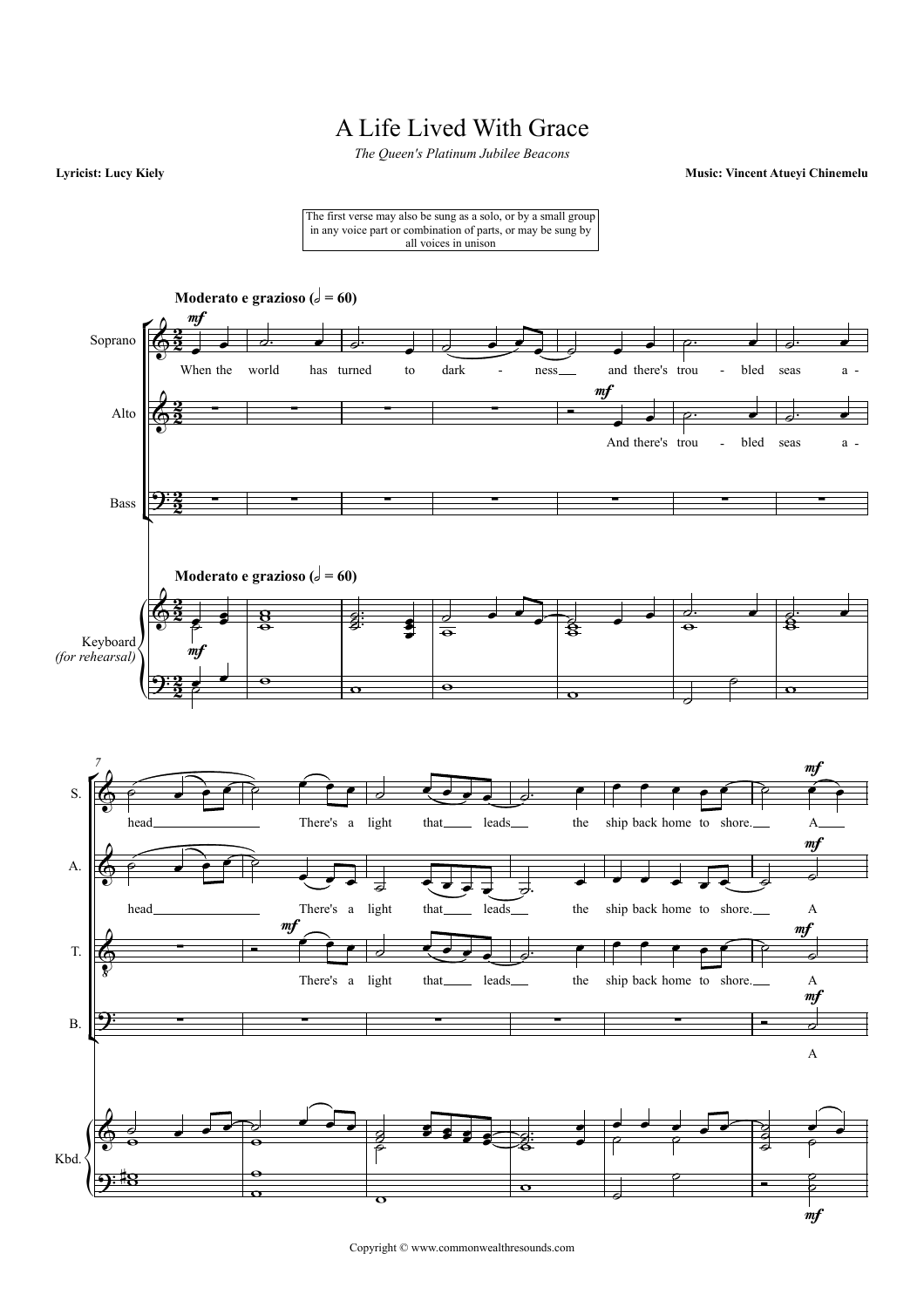



2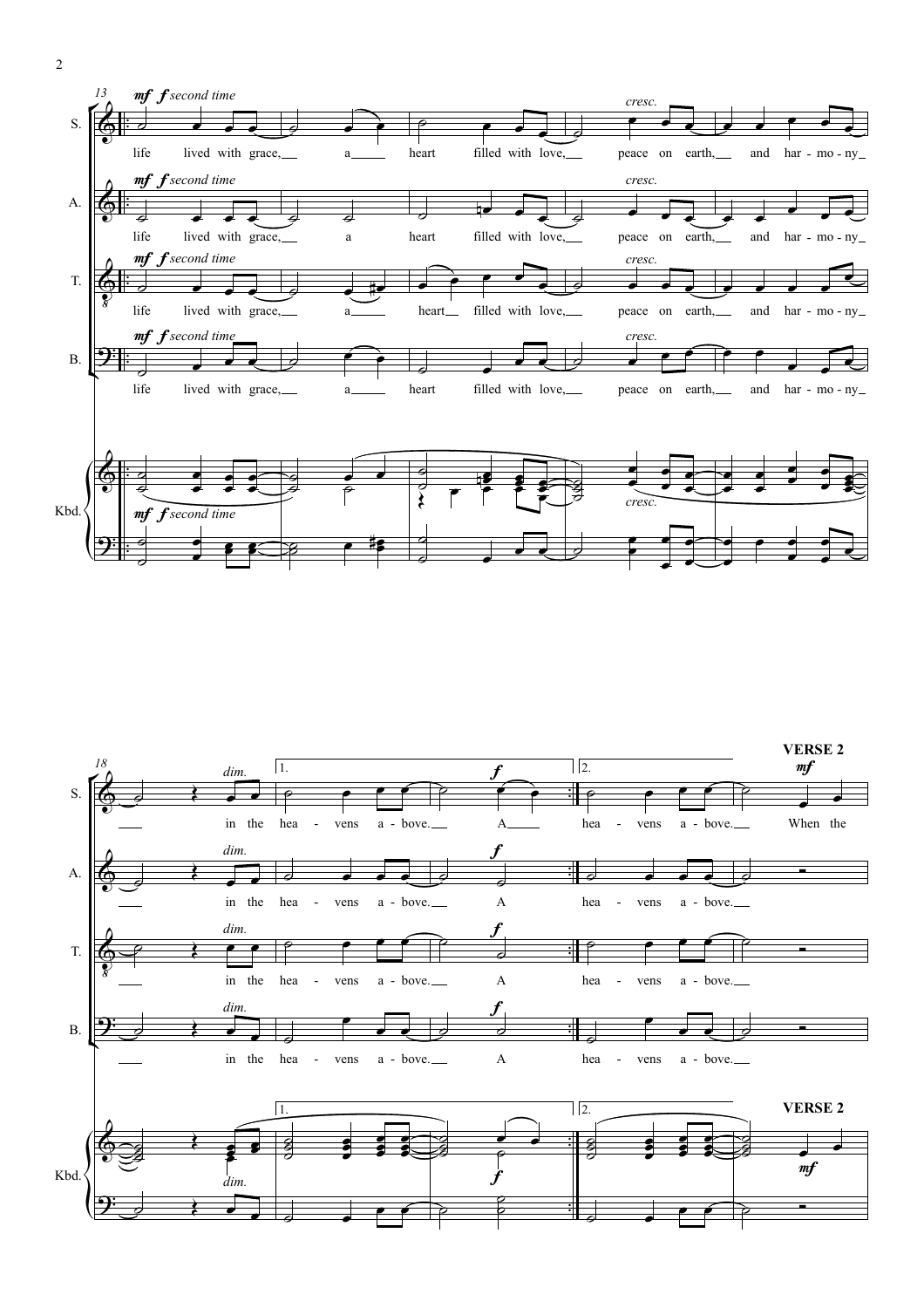

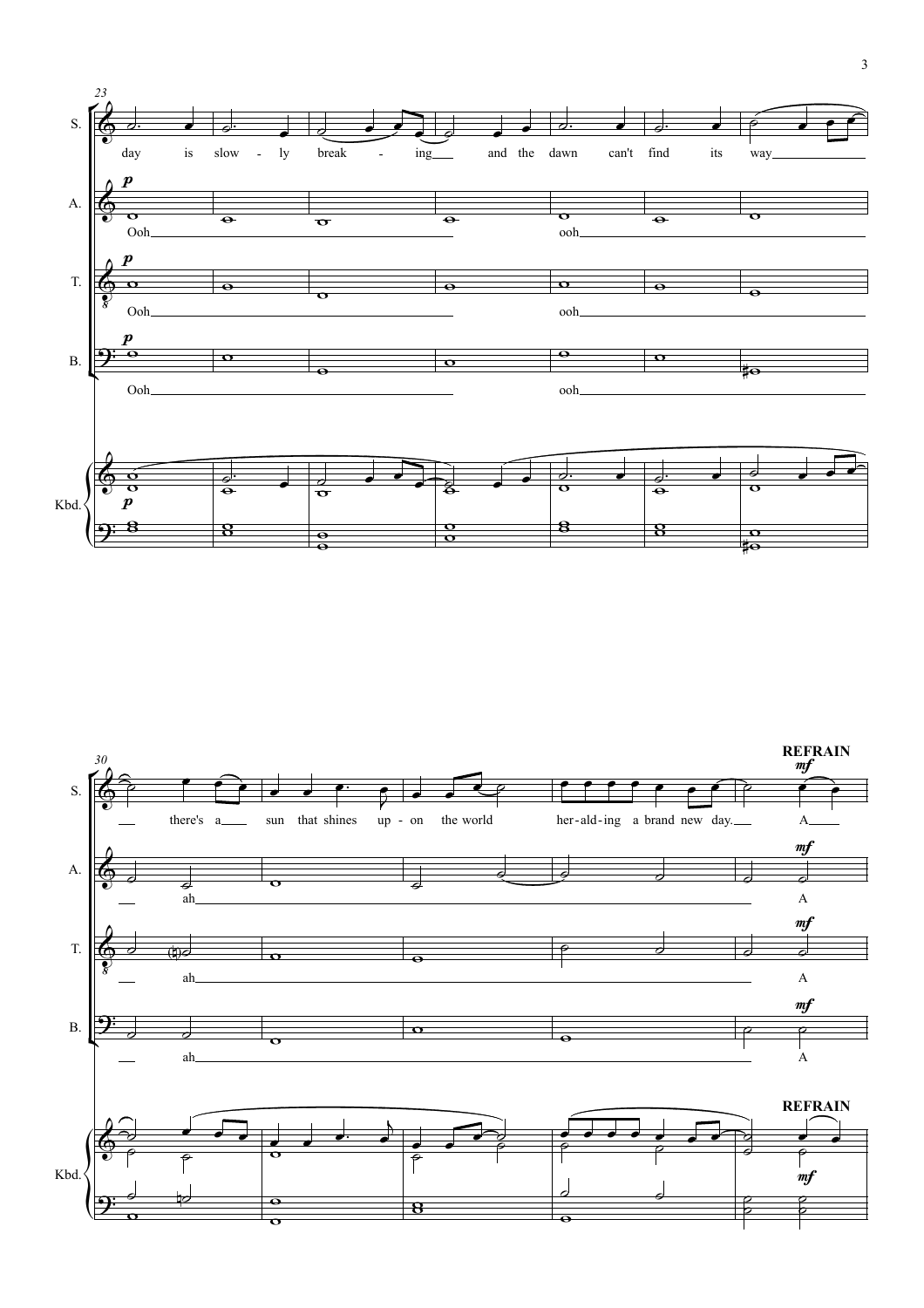



4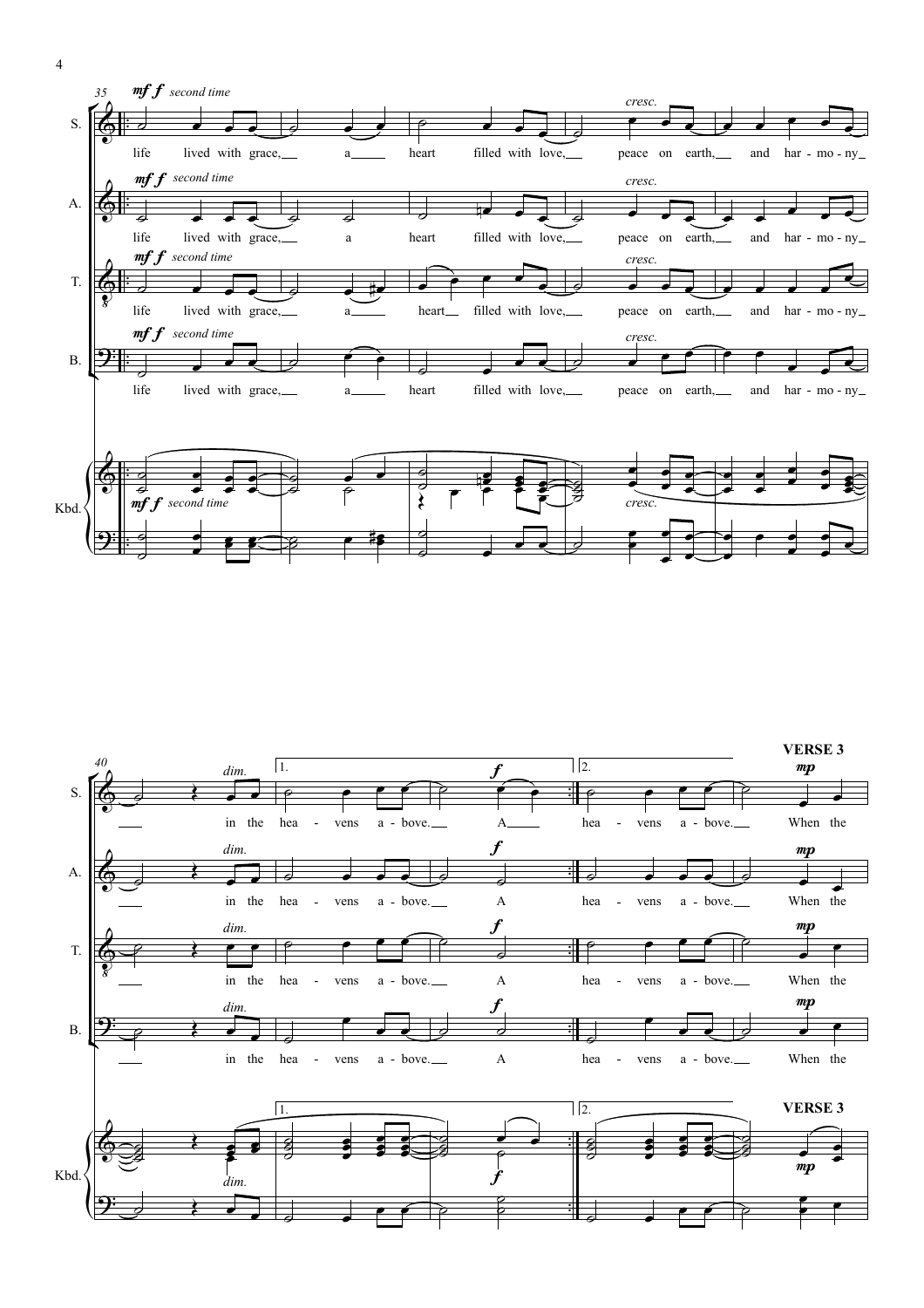

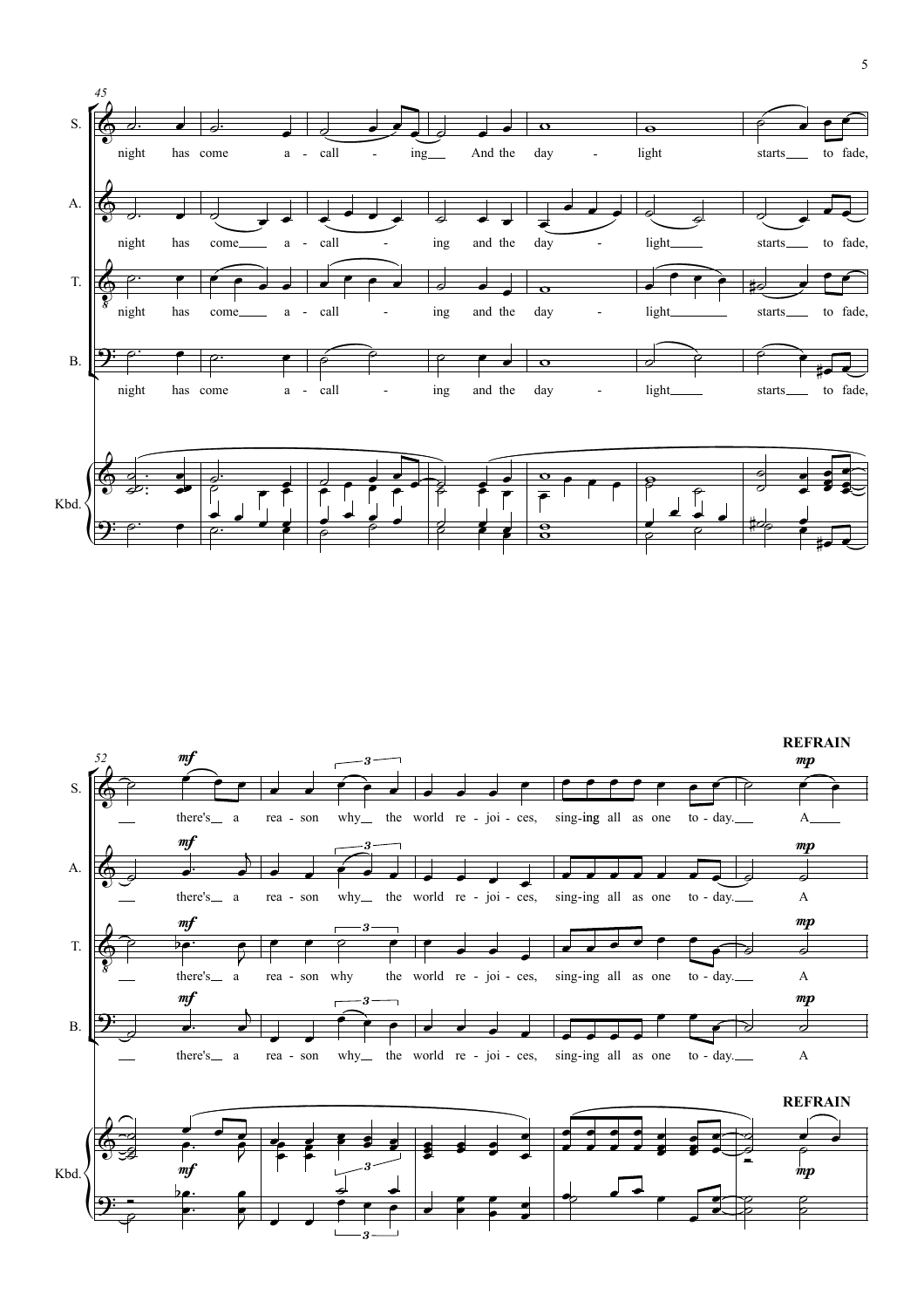



6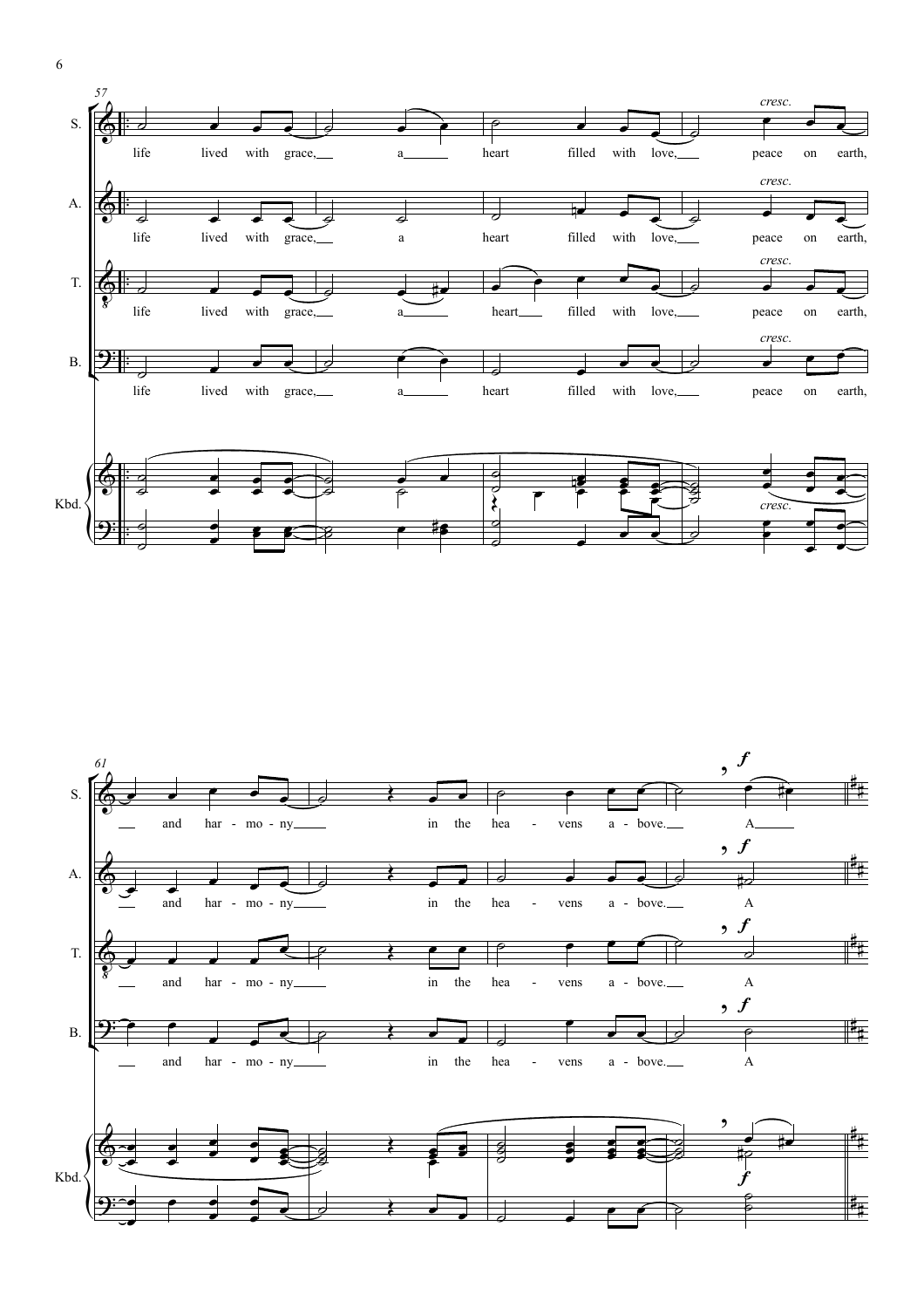

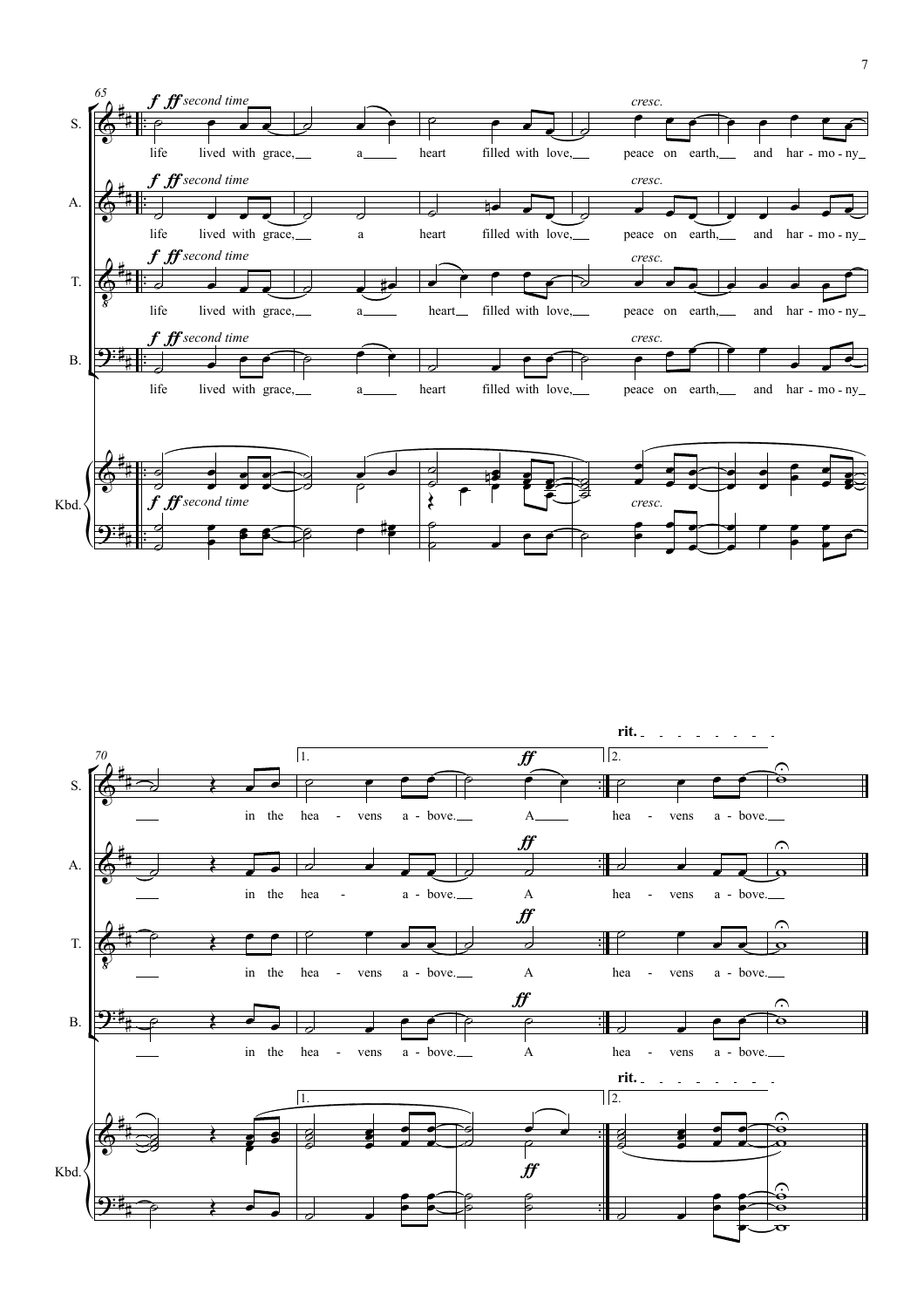### Soprano

## A Life Lived With Grace

*The Queen's Platinum Jubilee Beacons*



Copyright © www.commonwealthresounds.com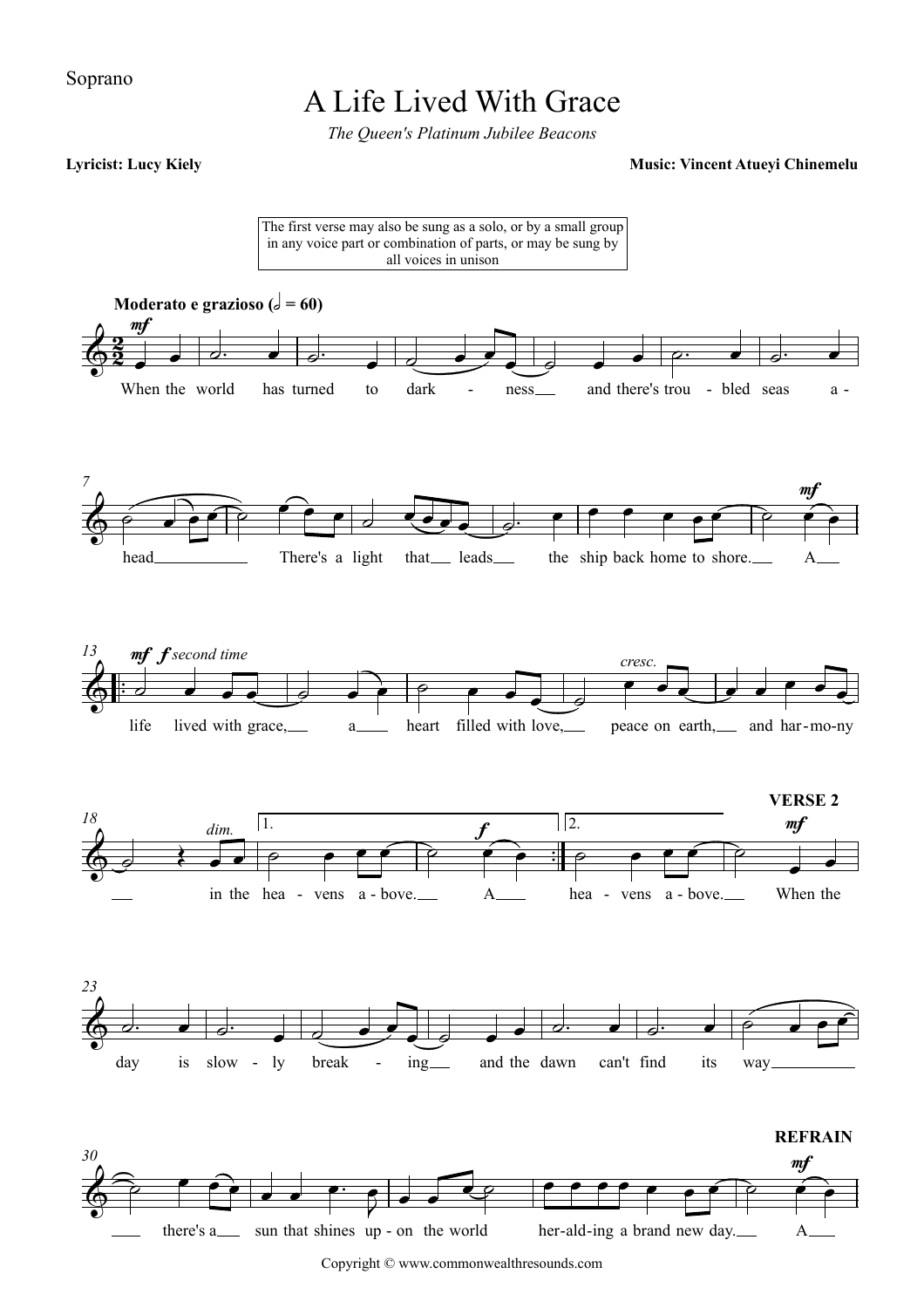

in the hea - vens a - bove. A hea - vens a - bove.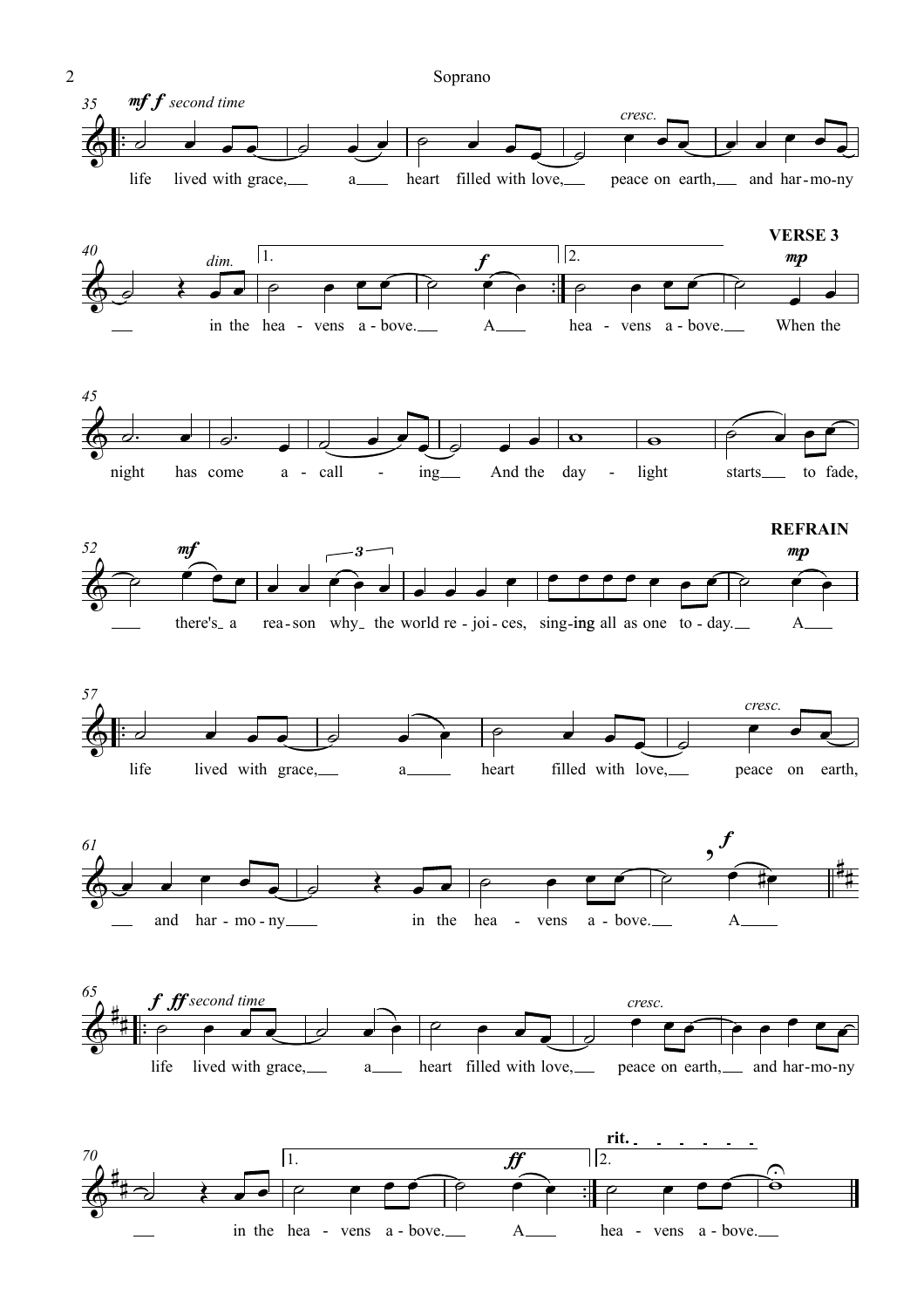### Alto

## A Life Lived With Grace

*The Queen's Platinum Jubilee Beacons*

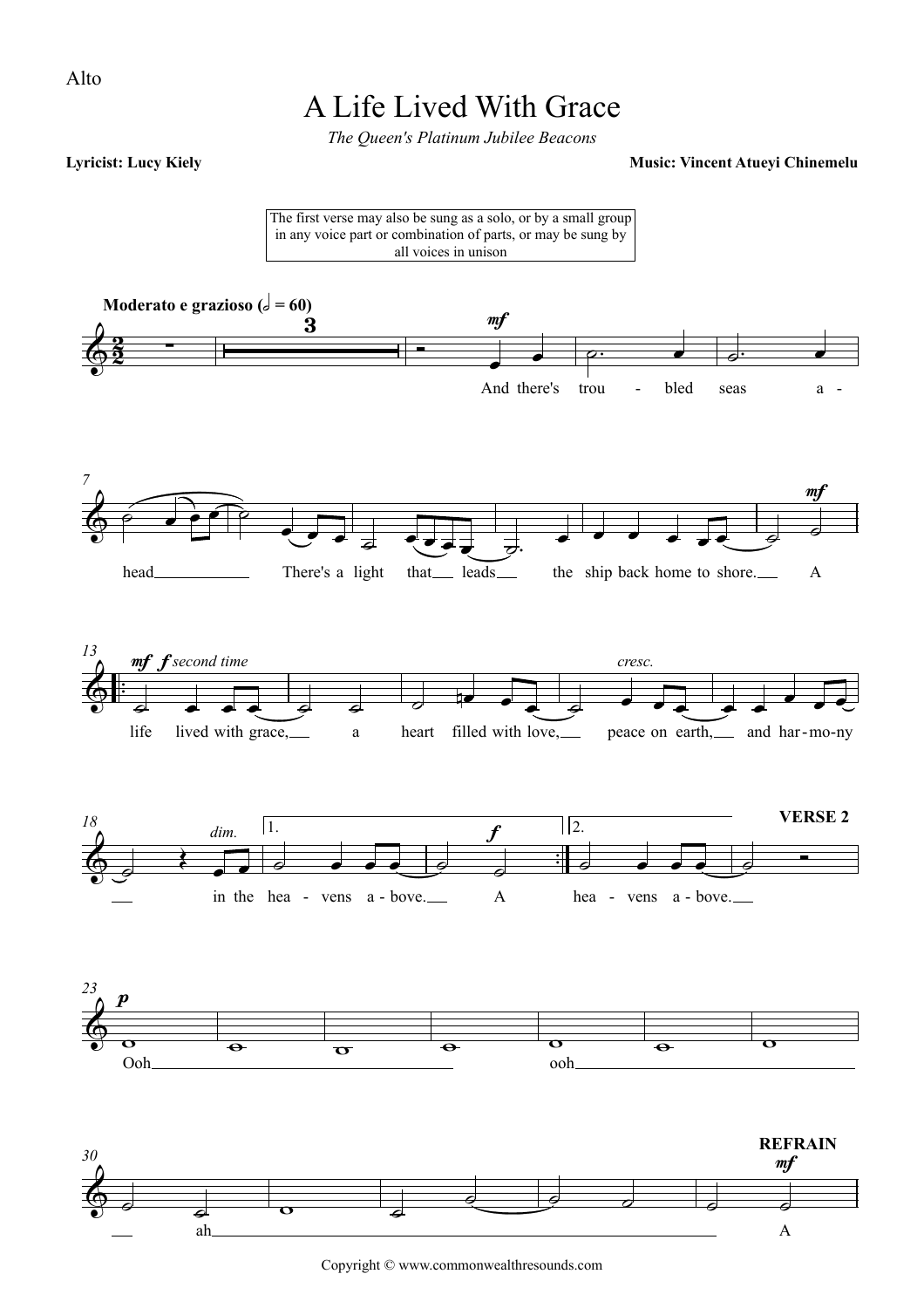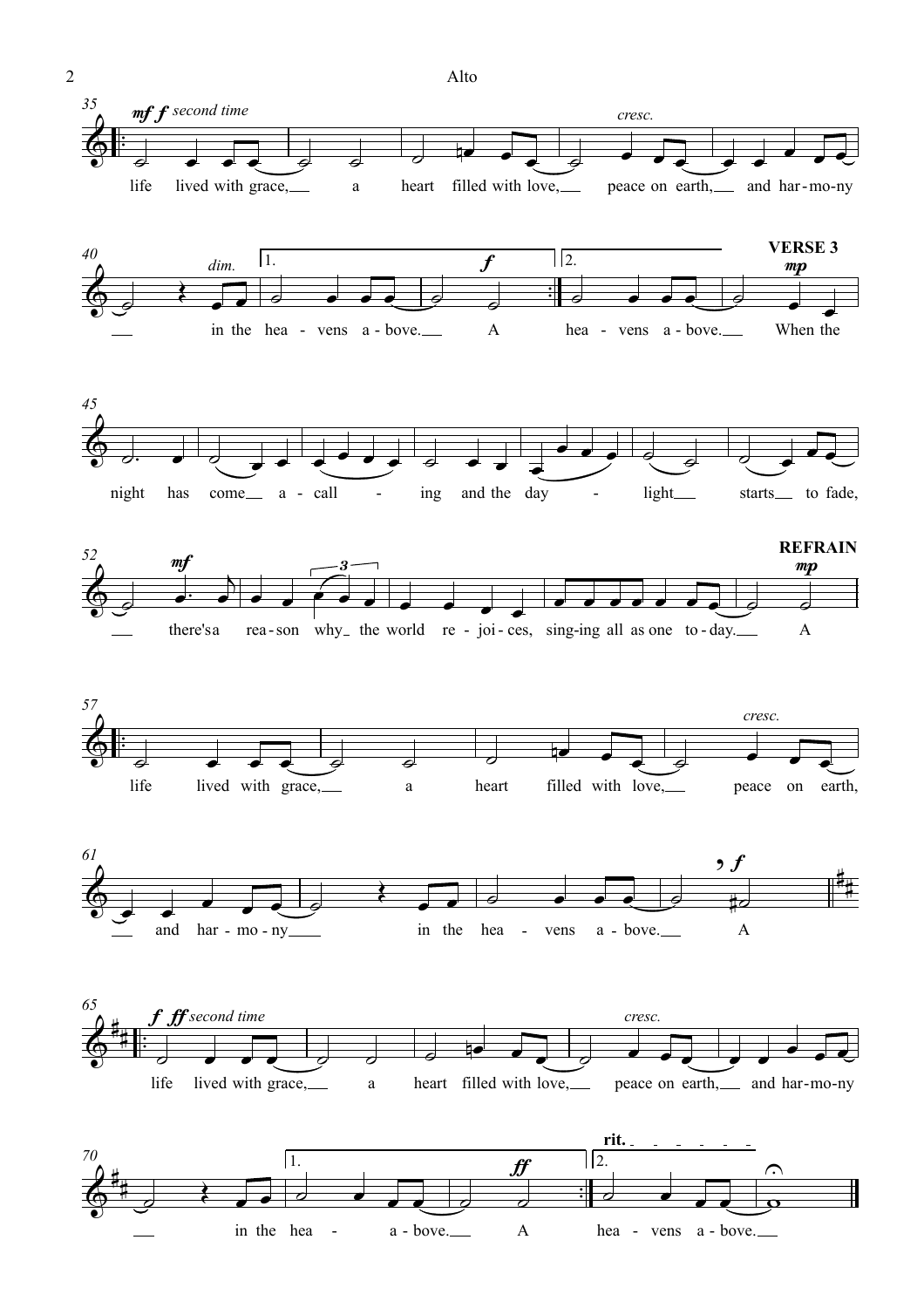### Tenor

## A Life Lived With Grace

*The Queen's Platinum Jubilee Beacons*

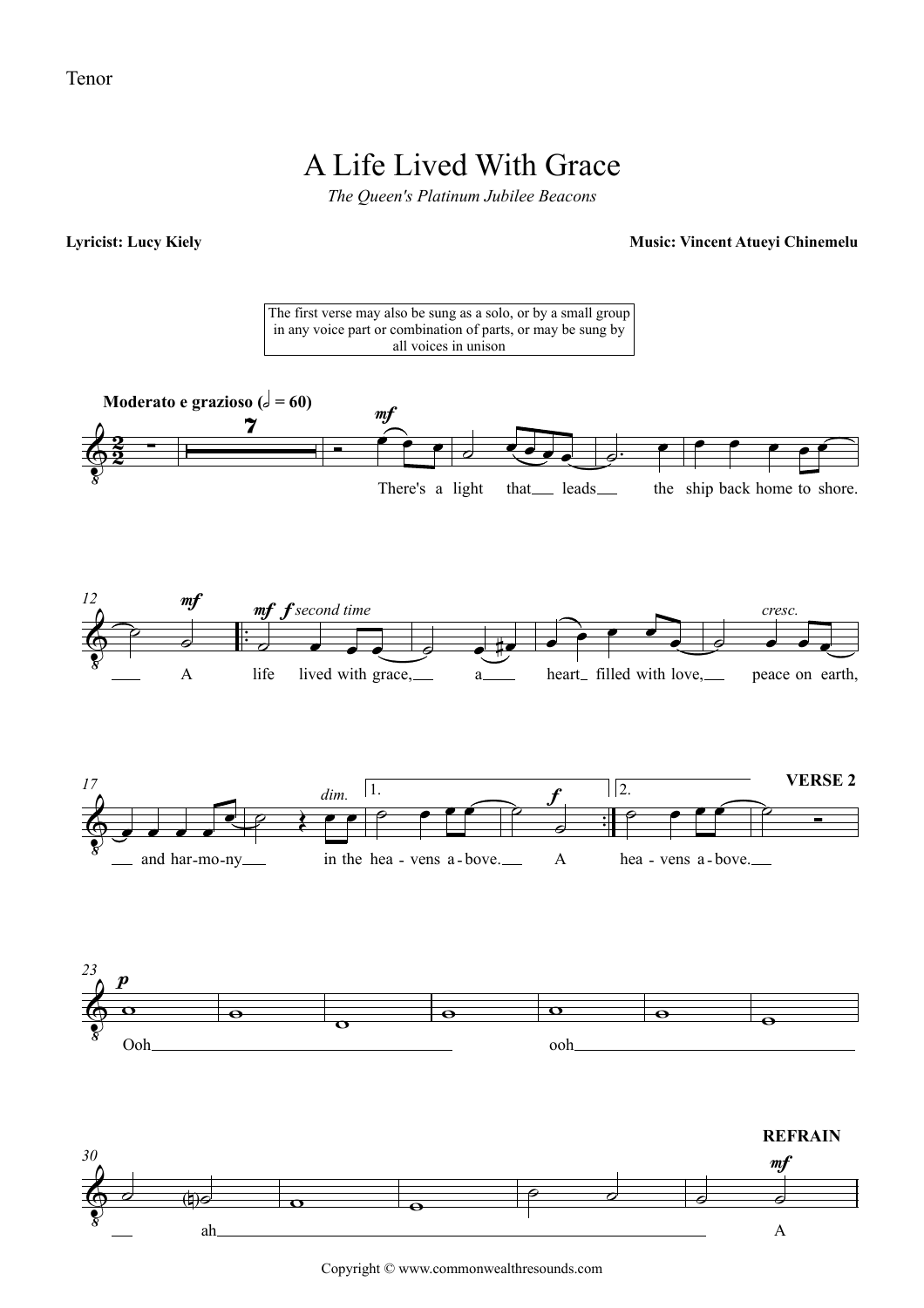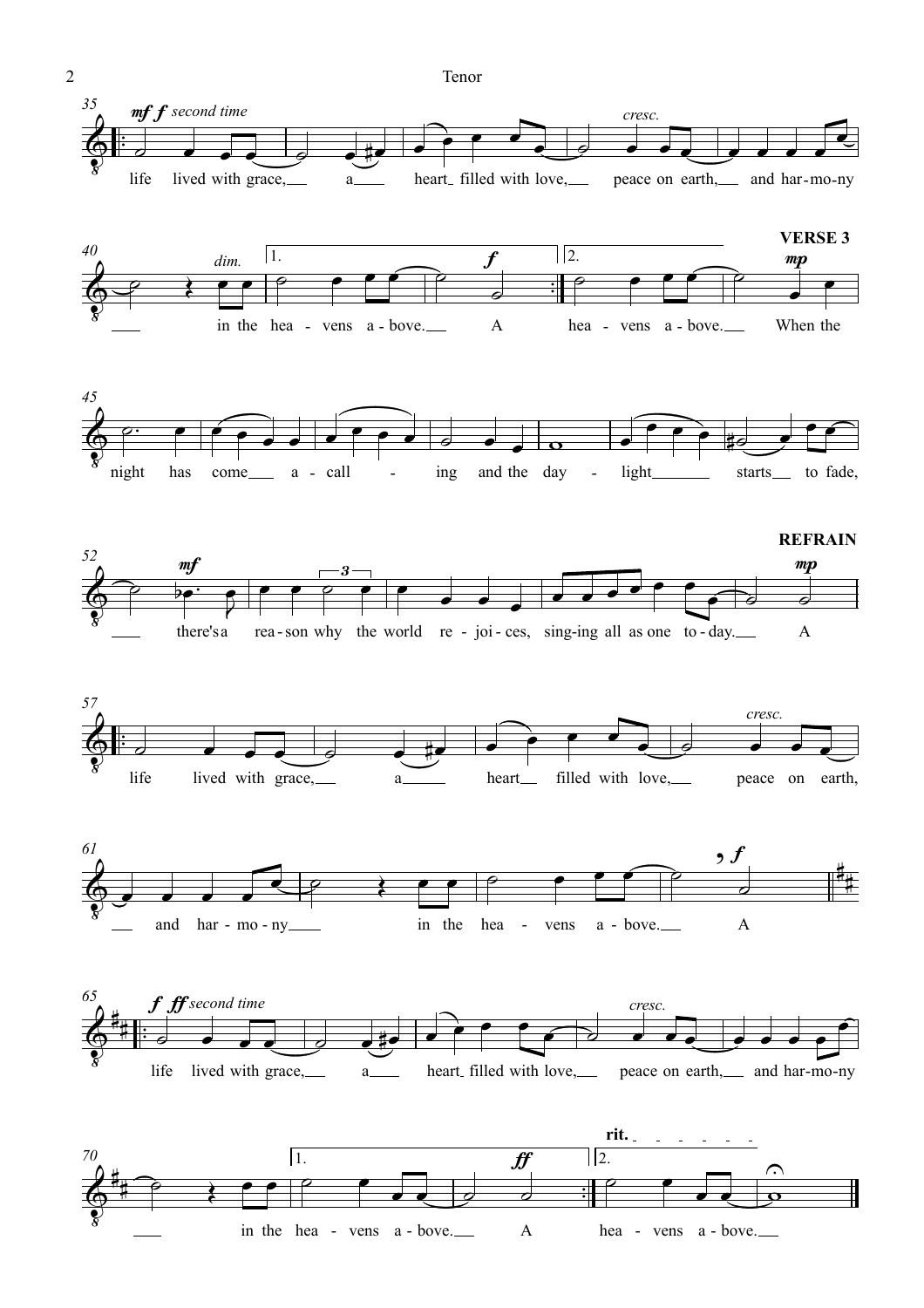# A Life Lived With Grace

*The Queen's Platinum Jubilee Beacons*



Copyright © www.commonwealthresounds.com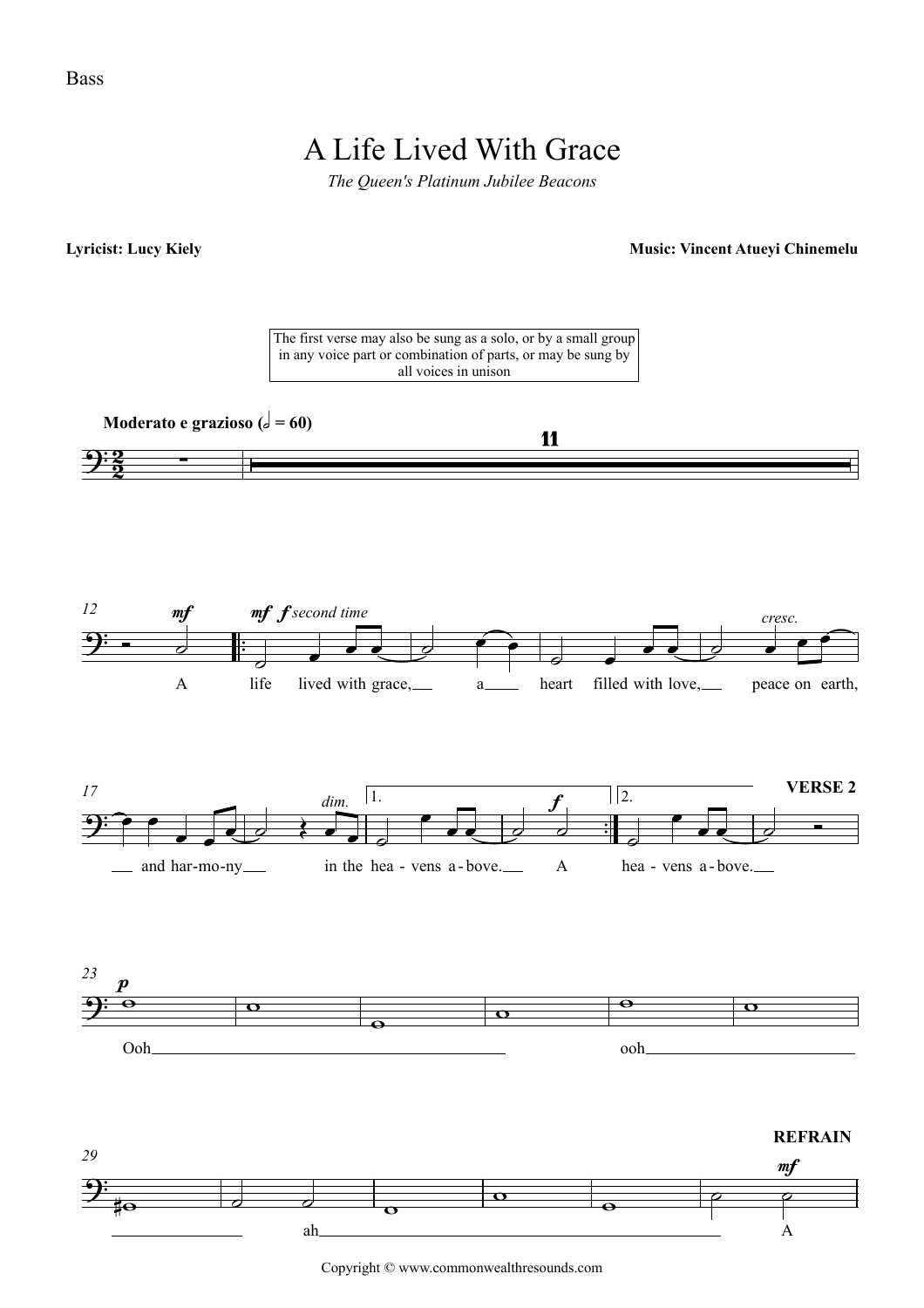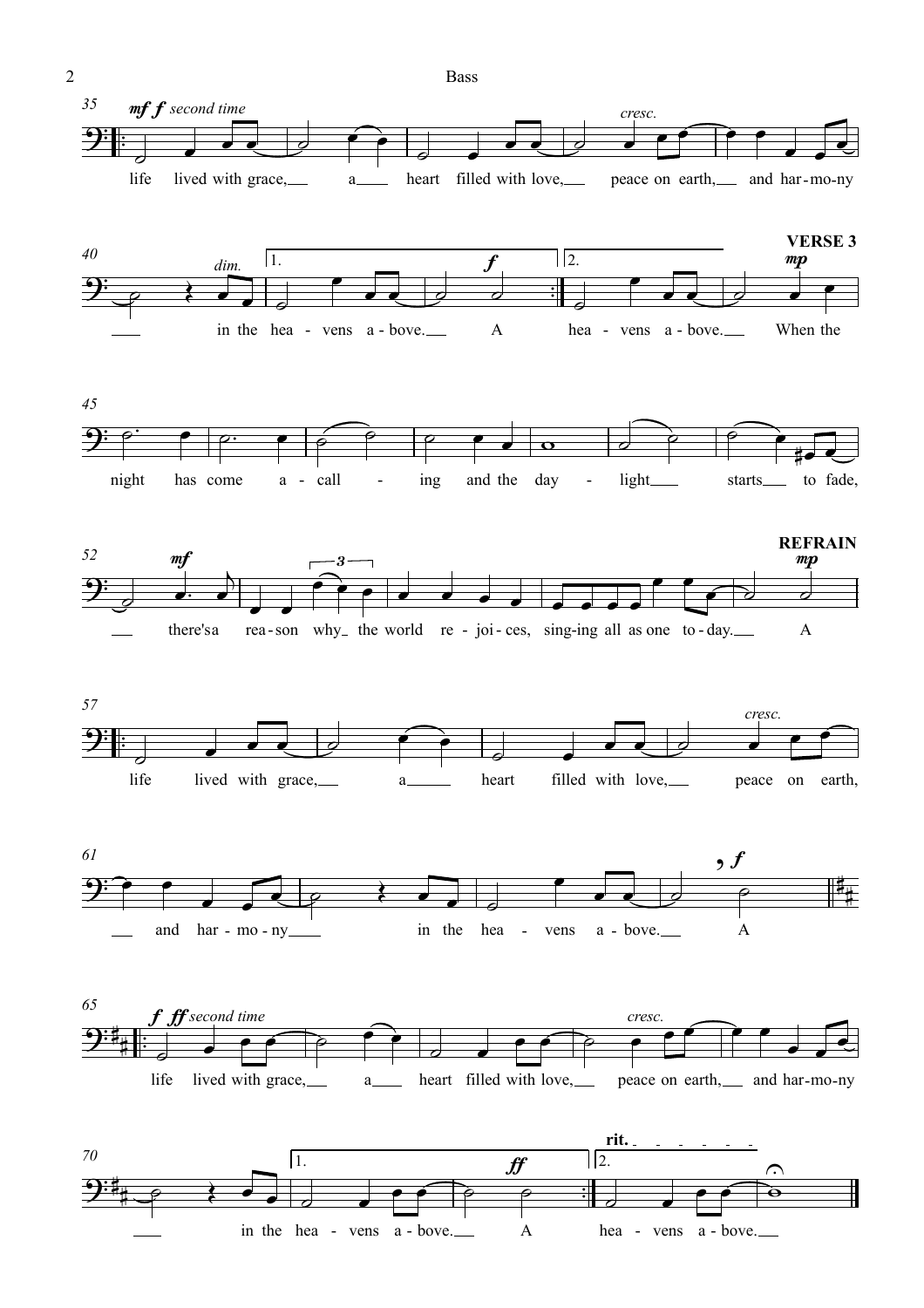Keyboard (for rehearsal)

## A Life Lived With Grace

*The Queen's Platinum Jubilee Beacons*

**Lyricist: Lucy Kiely Music: Vincent Atueyi Chinemelu**

The first verse may also be sung as a solo, or by a small group in any voice part or combination of parts, or may be sung by all voices in unison









Copyright © www.commonwealthresounds.com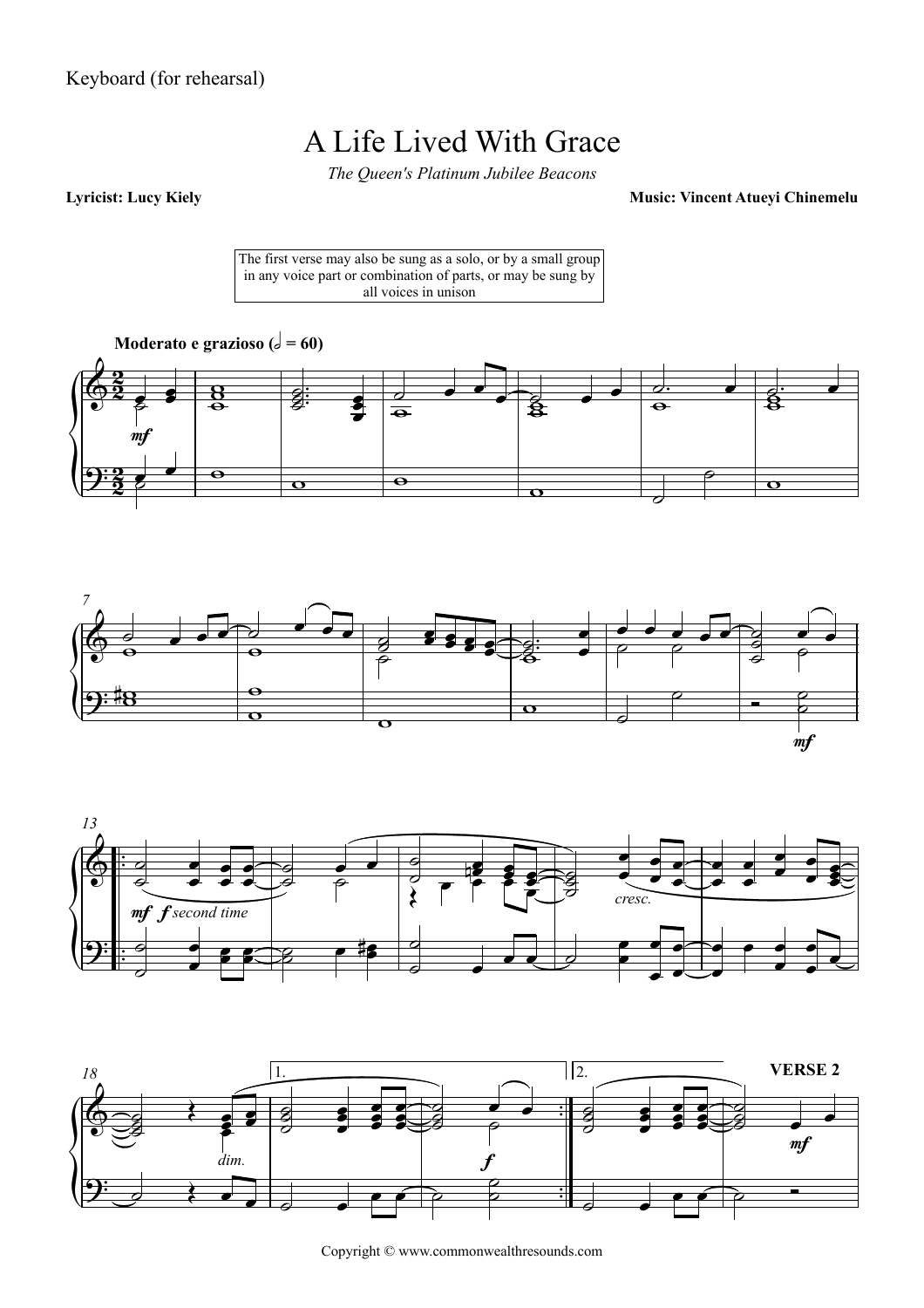